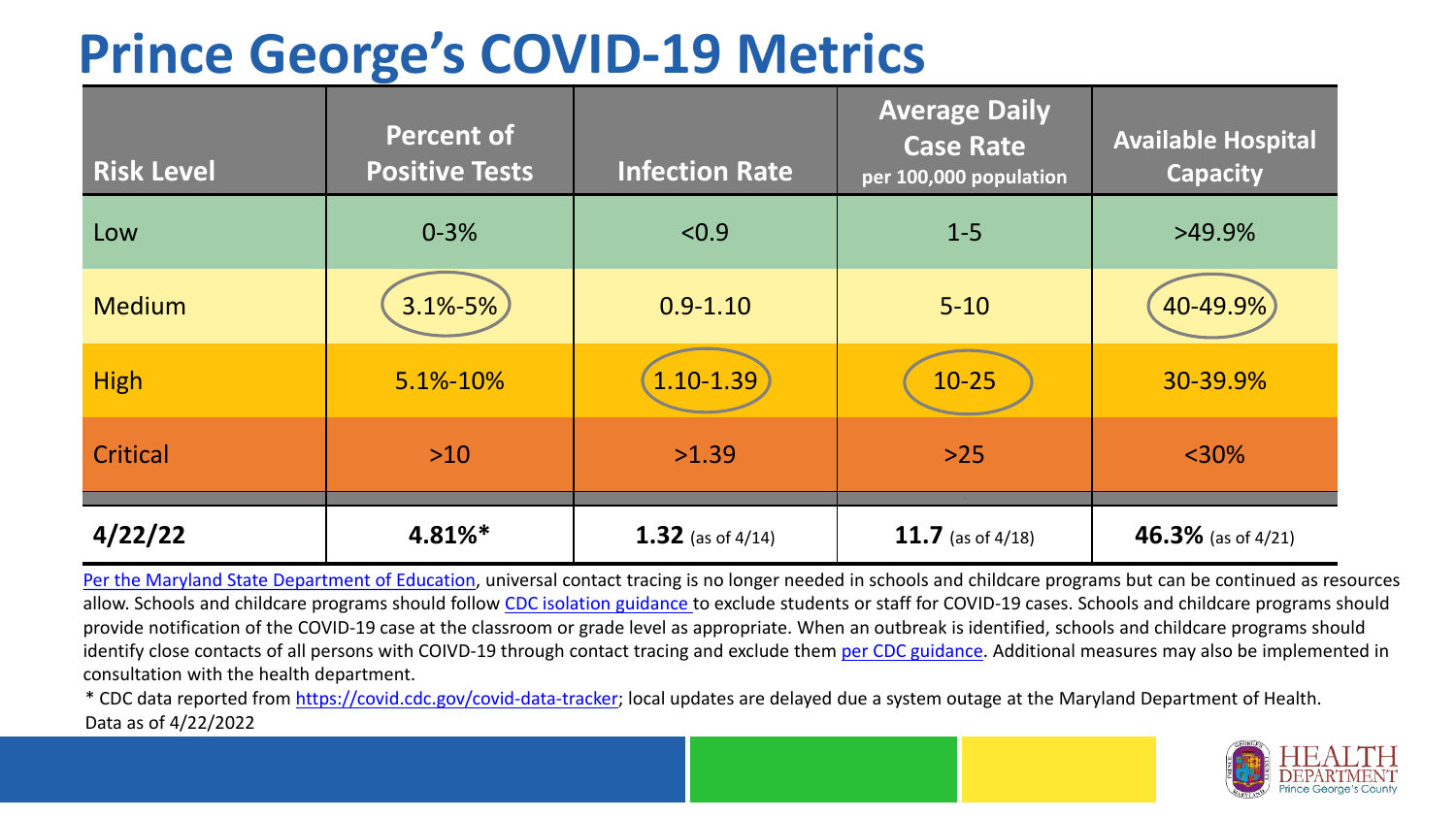# **COVID-19 Community Level and Vaccination**

Per the new [CDC COVID-19 Community Levels](https://www.cdc.gov/coronavirus/2019-ncov/science/community-levels.html#anchor_82254) and the [Maryland State Department of Education, p](https://earlychildhood.marylandpublicschools.org/system/files/filedepot/3/covid_guidance_full_080420.pdf)eople with COVID-19 symptoms, a positive test, or exposure to someone with COVID-19 should follow CDC guidance for isolation and quarantine and wear a mask regardless of the COVID-19 Community Level. According to the CDC, [vaccination](https://www.cdc.gov/coronavirus/2019-ncov/prevent-getting-sick/prevention.html) is considered the leading prevention strategy for those who are eligible.



\*\* Local vaccination data reported as of 4/21/2022

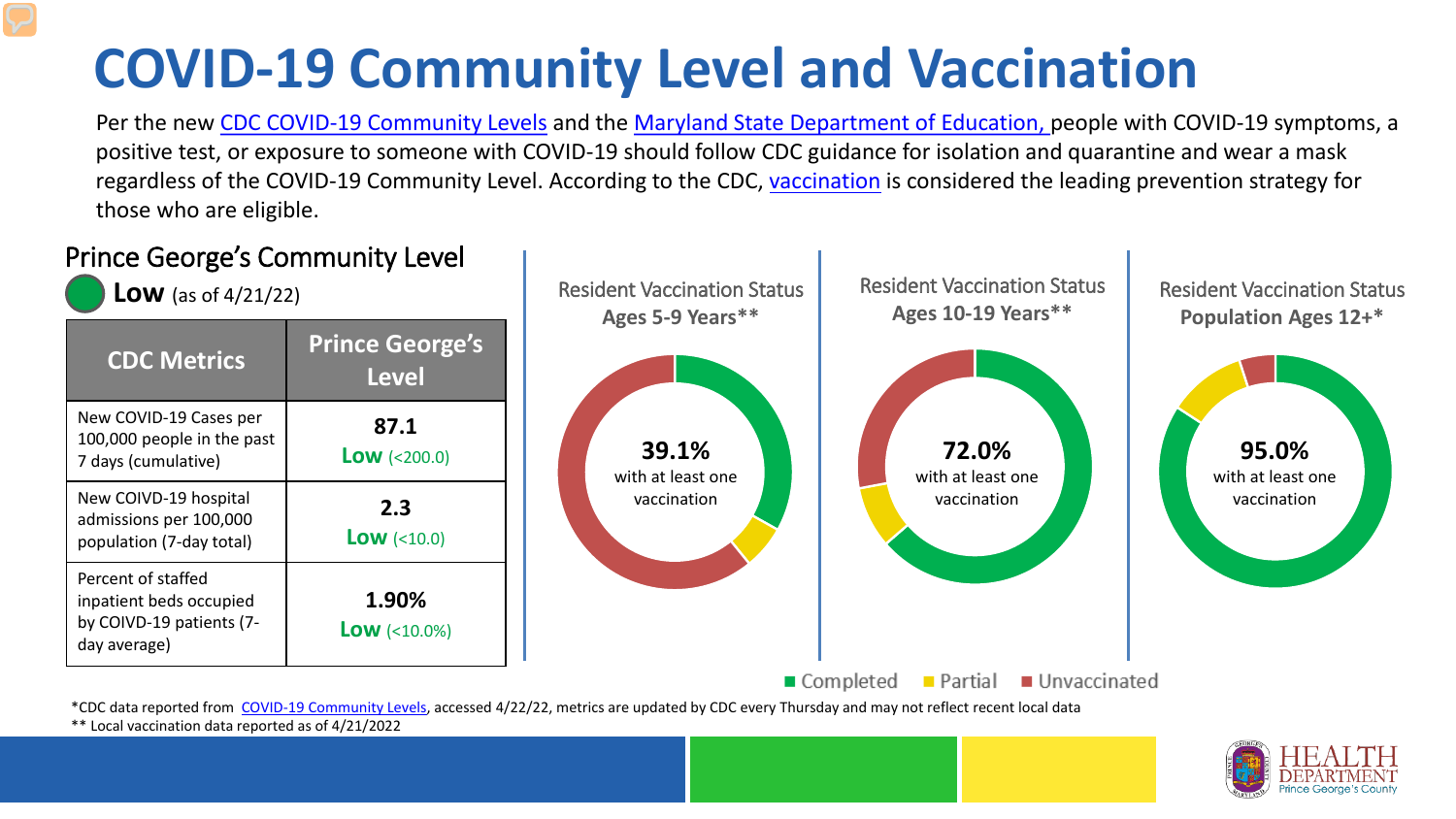## **Infection Rate for Prince George's County**



#### **Estimated by ovidActNow.org**

Accessed 4/22/2022. Each data point is a 14-day weighted average. Presented as the most recent seven days of data as a dashed line, as data is often revised by states several days after reporting.

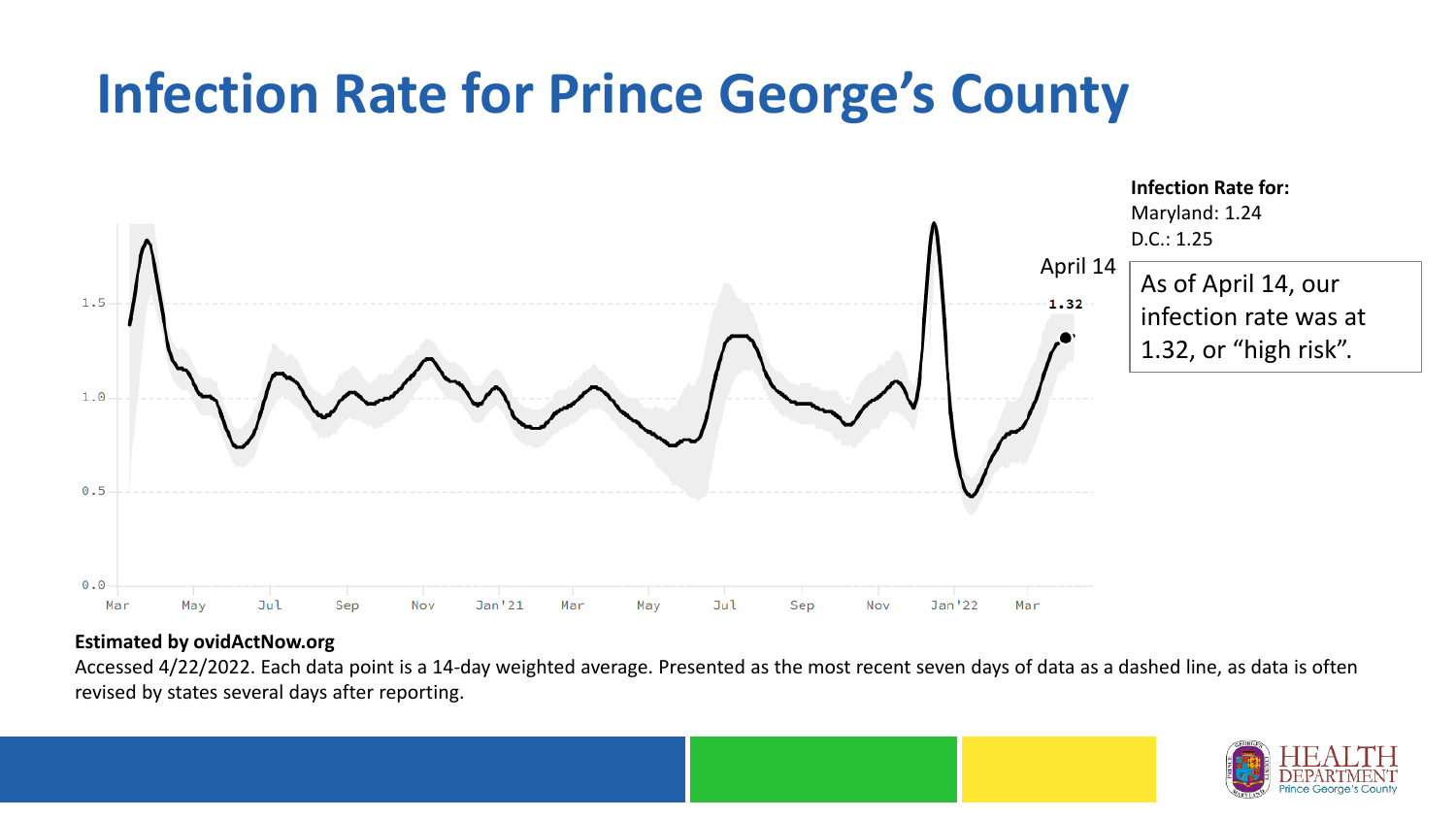### **Average Daily Case Rate** (7-day Average by test date)

**The average daily case rate at the beginning of this week was 11.7 new cases per 100,000 residents.** Our case rate has increased for nearly one month from a low of 2.3 cases per 100,000 residents (3/23).

**Average New COVID-19 Cases Per Day Per 100,000 Residents**



Data as of 4/22/22